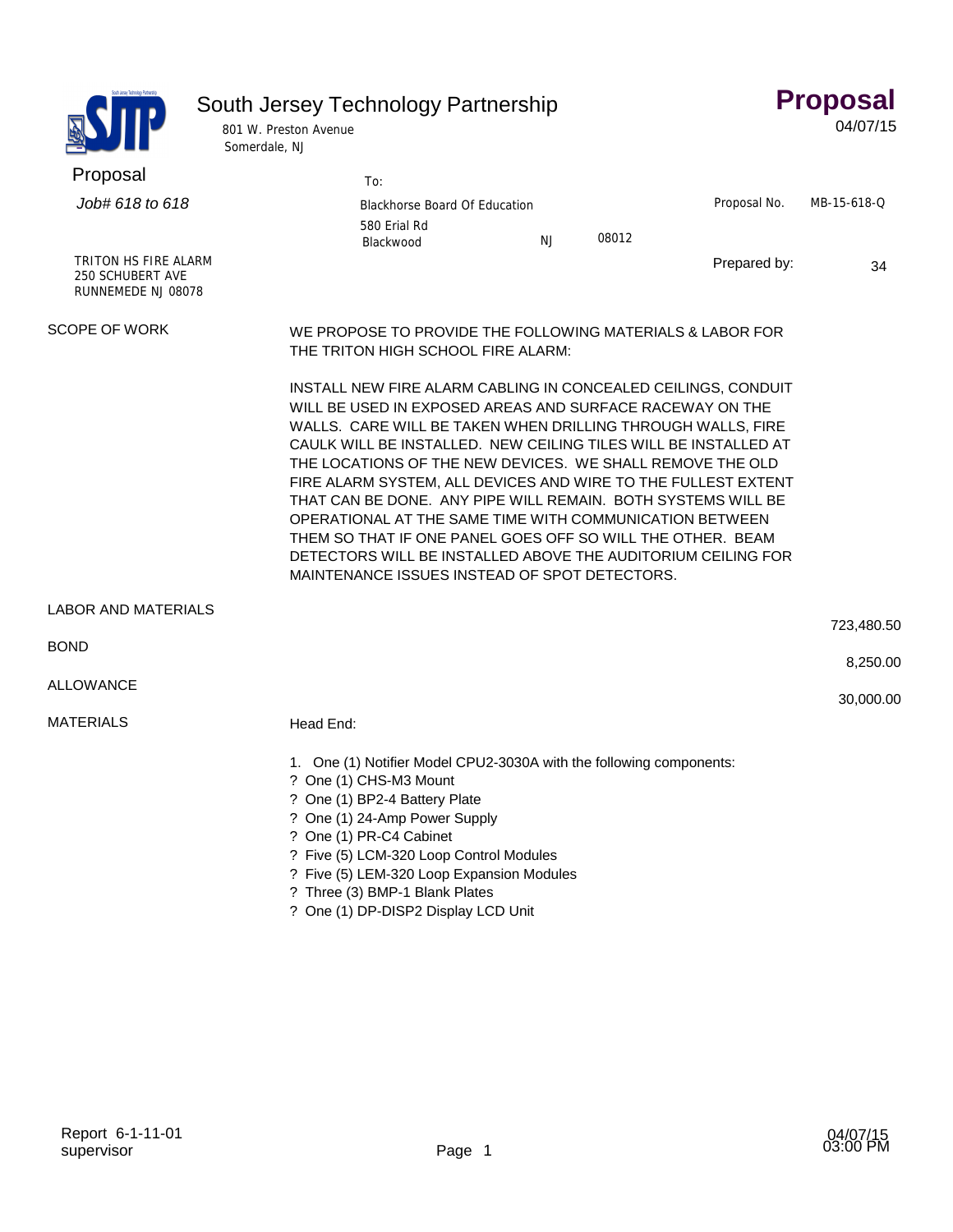## Proposal

## Continued...

|    | 2. Two (2) 12VDC 55 Amp Rechargeable Batteries                                                                                                                                              |
|----|---------------------------------------------------------------------------------------------------------------------------------------------------------------------------------------------|
|    | 3. One (1) LCD Full Function Remote 160 Annunciator with Back Box                                                                                                                           |
|    | 4. Six (6) Notifier 8 Amp NAC Boosters with Rechargeable Standby Batteries                                                                                                                  |
|    | 5. One (1) DSC 3070CF Universal Wireless Commercial Fire Alarm<br>with Remote Antenna (No Phone Lines Required)<br>Communicator<br><b>Limited Area Fire Detection Devices:</b>              |
| 6. | Sixty-one (61) Notifier Model NBG12LX Manual Pull Stations                                                                                                                                  |
|    | 7. Sixty-one (61) STI Audible Protective Pull Station Covers                                                                                                                                |
|    | 8. Seven (7) STI Audible Protective Weather Resistant Pull Station Covers                                                                                                                   |
|    | 9. Three-Hundred and Sixty-Seven (367) Notifier Model FST-851 Fixed<br>Temperature/Rate of Rise Heat Detectors Below-Ceiling                                                                |
|    | 10. Three-Hundred and Seventy-Seven (377) Notifier Model FST-851 Fixed<br>Temperature/Rate of Rise Heat Detectors Above-Ceiling                                                             |
|    | 11. Seven (7) Notifier Model TH 302ET135 Weather Resistant Heat Detectors                                                                                                                   |
|    | 12. Two-Hundred and Twenty-nine (229) FSP-851 Low Profile Photo Smoke<br><b>Detectors</b>                                                                                                   |
|    | 13. Nine-Hundred Seventy-three (973) LBPB Standard Bases                                                                                                                                    |
|    | 14. Four (4) System Sensor 12/24 Smoke Beam Detectors (located above<br>auditorium and gym ceilings, eliminating 32 spot detectors)<br>15. Thirteen (13) FL-DNR Duct Detector Housings only |
|    | 16. Thirteen (13) FSP-851R Smoke Detectors                                                                                                                                                  |
|    | 17. Thirty-seven (37) STI Smoke Detector Wire Guards                                                                                                                                        |
|    | 18. Thirteen (13) BKDTS5 Sampling Tube                                                                                                                                                      |
|    | 19. Thirteen (13) Smoke Station Remote Test Switches                                                                                                                                        |
|    | 20. Thirty-Four (34) Notifier Model FMM Monitor Modules (Supervise NAC<br>Boosters, Exterior Heat Detectors, and Duct Smoke Detectors)<br><b>Signaling Devices:</b>                         |
|    |                                                                                                                                                                                             |